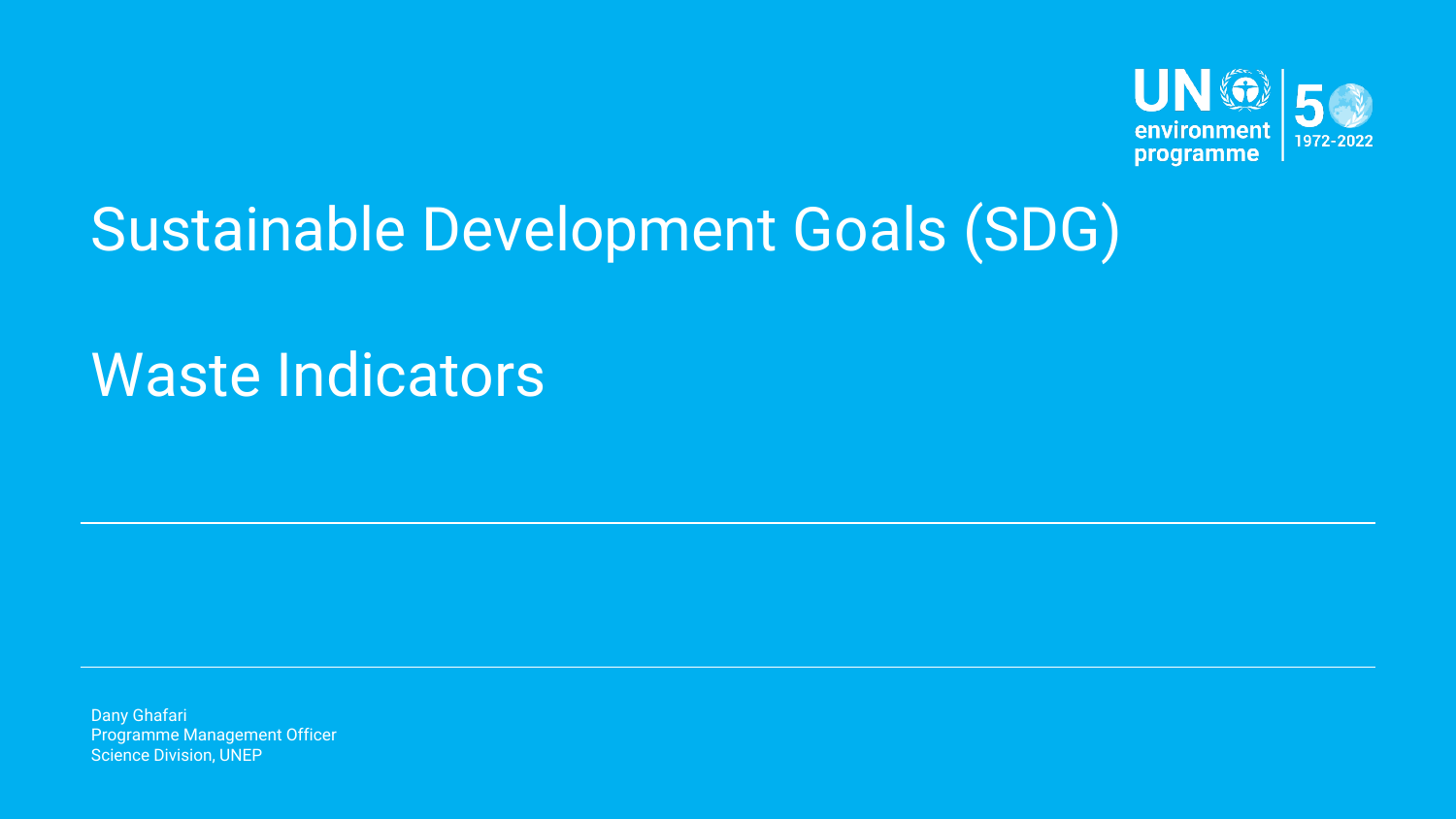### **Outline**

- ➢ Introduction
- ➢ SDG indicator 11.6.1
- ➢ SDG indicator 12.3.1a
- ➢ SDG indicator 12.3.1b
- ➢ SDG indicator 12.4.1
- ➢ SDG indicator 12.4.2
- ➢ SDG indicator 12.5.1
- ➢ SDG indicator 14.1.1b
- $\triangleright$  Data availability

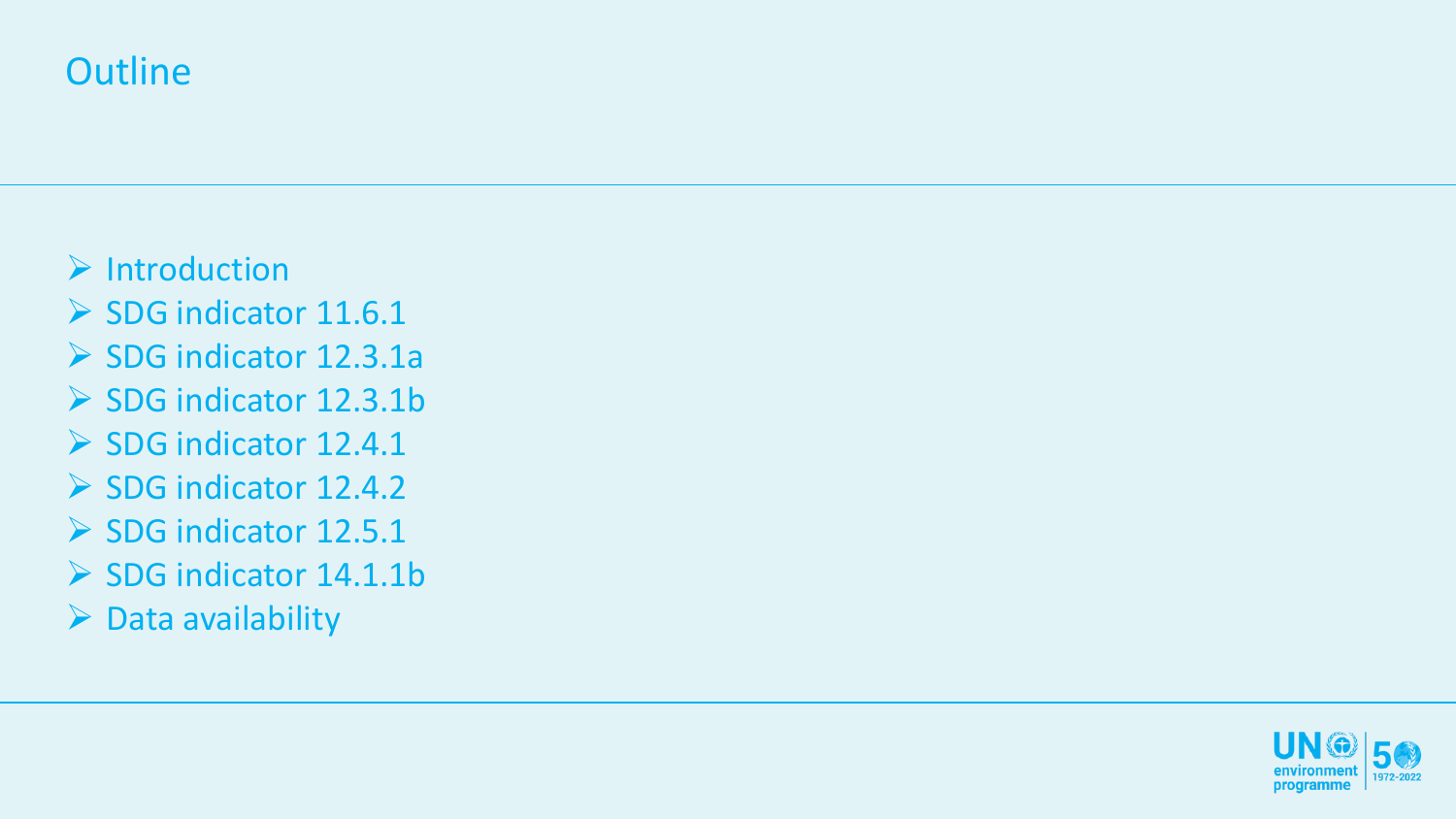### Introduction

Wastes are any materials that are not prime products (i.e., products produced for the market) for which the generator has no further use for purpose of production, transformation, or consumption, and which s/he discards, or intends, or is required to discard.

Within the Sustainable Development Goals, the Goals and indicators addressing waste include:



**11.6.1:** Municipal Solid Waste



Management **12.3.1:** Food Loss and Waste **12.4.1:** Information Transmitted under Chemicals and Waste Conventions **12.4.2:** Hazardous Waste generated and treated





**14.1.1:** Coastal Eutrophication and Plastic **12.5.1:** National Recycling Rate Debris Density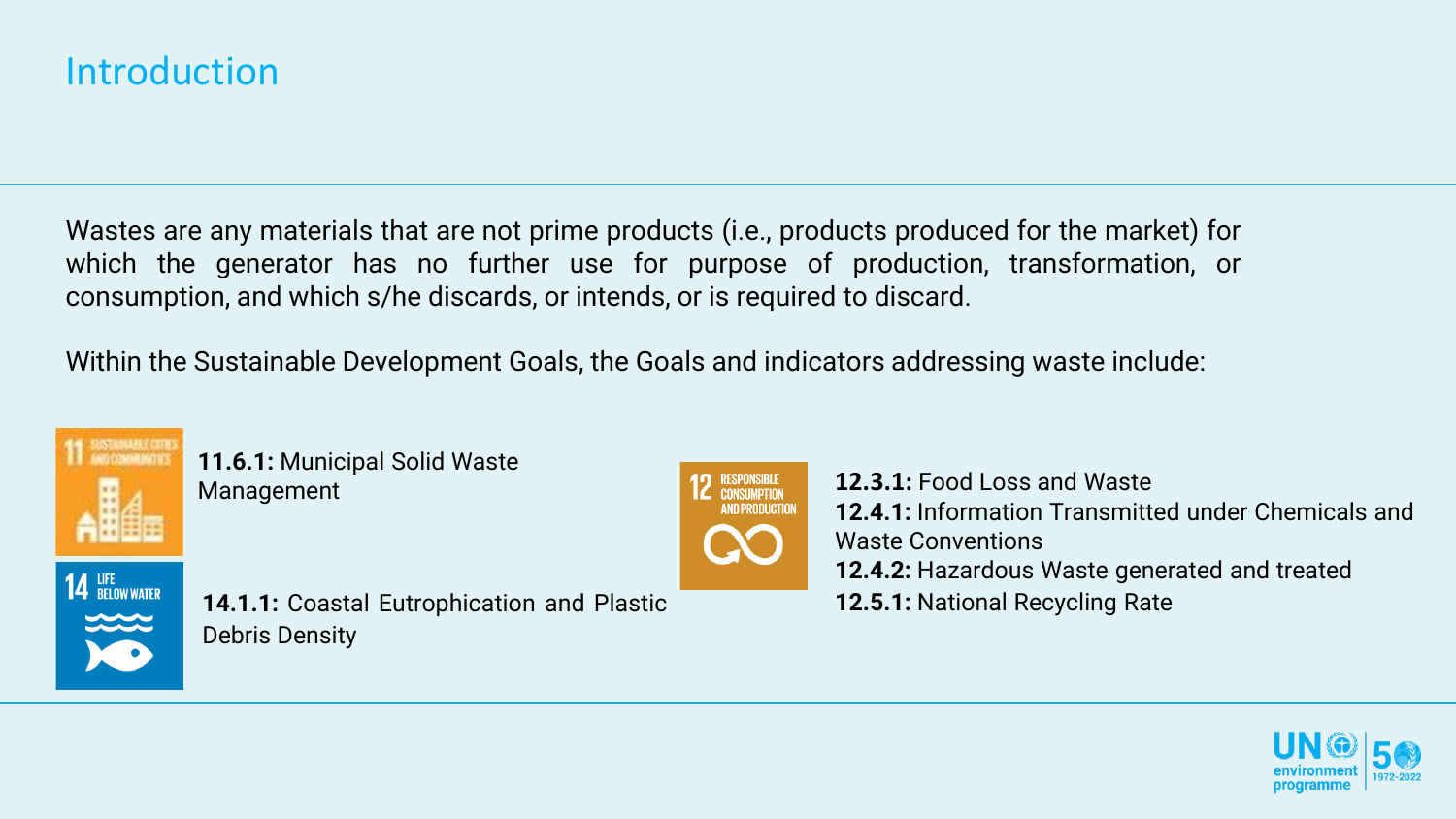## SDG indicator 11.6.1

Proportion of municipal solid waste collected and managed in controlled facilities out of total municipal solid waste generated by cities

**Target 11.6: By 2030, reduce the adverse per capita environmental impact of cities, including by paying special attention to air quality and municipal and other waste management.**

The indicator measures the progress of performance of a city's municipal solid waste (MSW) management. It aims at determining the proportion of municipal solid waste regularly collected and treated in a city

It quantifies:

- i. The total MSW generated in the city (tonnes/day)
- ii. The total MSW collected in the city (tonnes/day)
- iii. Proportion of population with access to basic MSW collection services in the city (%)
- iv. The total MSW managed in controlled facilities in the city (tonnes/day)
- v. MSW composition

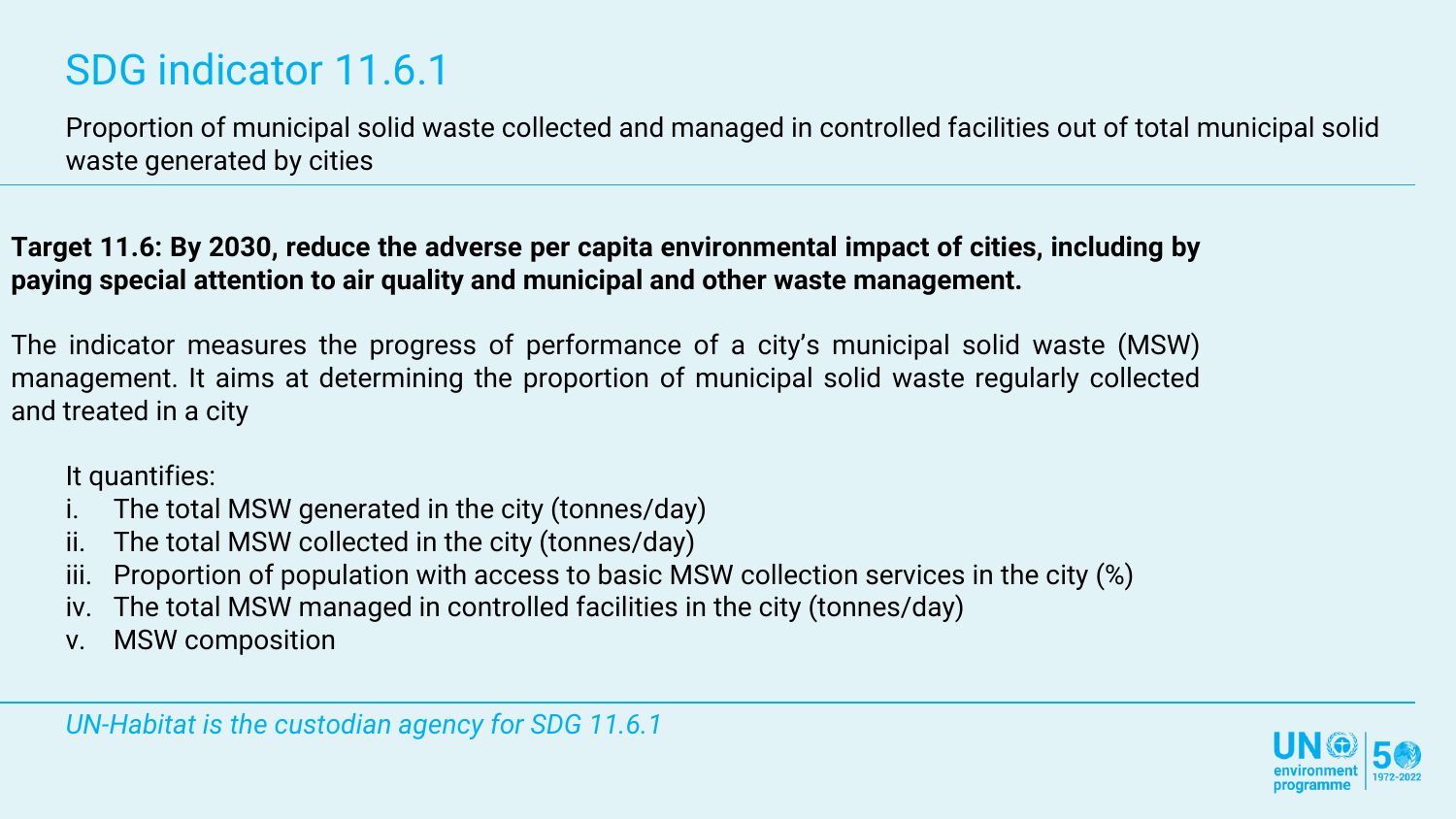#### To calculate SDG indicator 11.6.1, the following formula is used:

SDG  $11.6.1 = \frac{Total MSW collected and managed in controlled facilities tonnes per day}{Total MSW generated terms against  $S$$  $\frac{u}{t}$  and managed in controlled J defilties connes per day  $\ast~100$ 

SDG 11.6.1 also provides two important sub-categories with varying policy implications:

*SDG* 11.6.1. *category* 
$$
a = \frac{\text{Total MSW collected (t/day)}}{\text{Total MSW generated (t/day)}}
$$
 x 100 (%)

 $SDG$  11.6.1.  $category b =$ Total MSW managed in controlled facilities (t/day) Total MSW generated (t/day)  $x 100 (%)$ 

*UN-Habitat is the custodian agency for SDG 11.6.1*

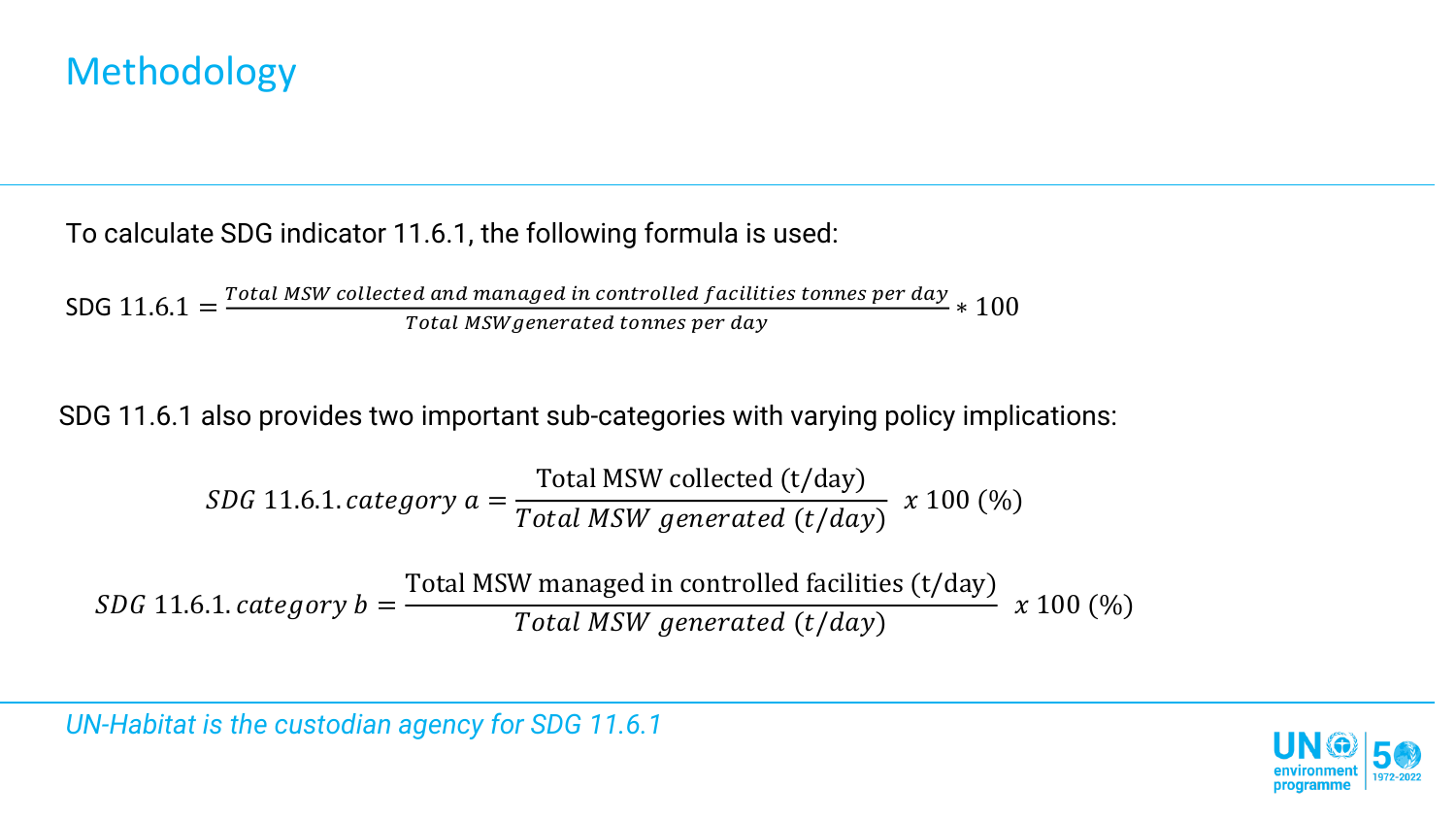### SDG Indicator 12.3.1a

Food loss index

**Target: 12.3 By 2030, halve per capita global food waste at the retail and consumer levels and reduce food losses along production and supply chains, including post-harvest losses**

Indicator 12.3.1a aims at measuring the efficient food systems on the supply side and consumption side and ensuring they contribute to food security while ensuring sustainability of natural resources.

(a) Food loss index: measures the changes in food loss over time

Food loss are all crops and livestock human-edible commodity quantities that, directly or indirectly, completely exit the post-harvest/slaughter production/supply chain by being discarded or incinerated or otherwise. Losses occurring during storage, transportation and processing, also of importing quantities, are all included.

*FAO is in the custodian agency of indicator 12.3.1a*

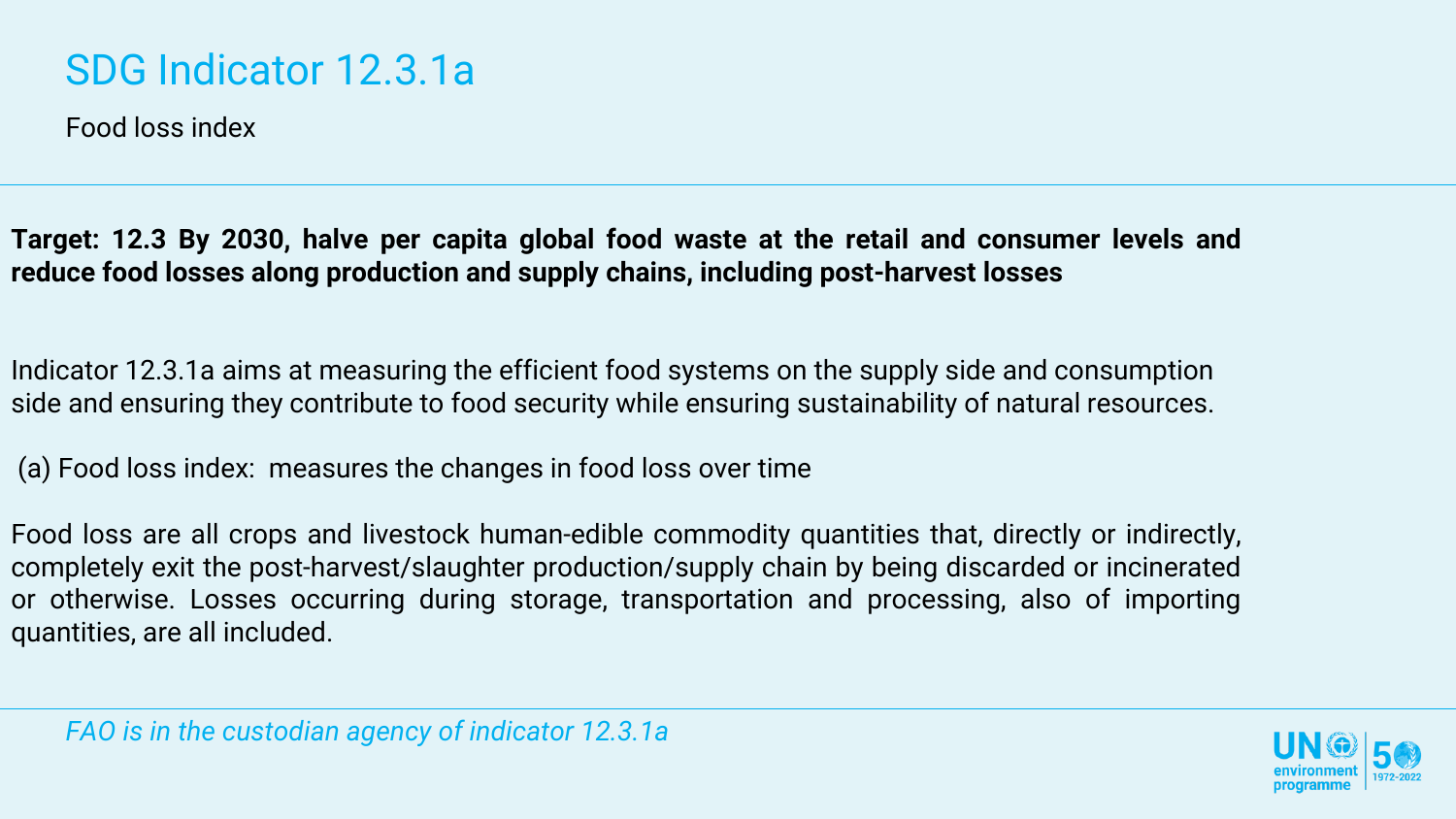Food loss index (FLI) is computed as a ratio of Food Loss Percentage in the current year against Food Loss Percentages in base year.

$$
FLlit = \frac{(FLP_{it})}{FLP_{i0}} = \frac{\sum j \ lijt * qij o * pjo}{\sum j \ lij0 * pjo} * 100
$$

- $\blacksquare$  FLPit is the average food loss percentage of the country in the current year,
- $\blacksquare$  FLPi0 is the average food loss percentage of the country in the base year,
- $i =$  country,
- $\blacksquare$   $\blacksquare$   $\blacksquare$  = commodity,
- $\bullet$  t = year, 0 is the base year
- $\blacksquare$  lijt is the loss percentage (estimated or observed) of commodity j in country i in year t,
- $qij0$  is the production quantities of commodity j in country i in the base period,
- $\bullet$   $\pi$  is the average international price of commodity j (at international \$) in the base period.

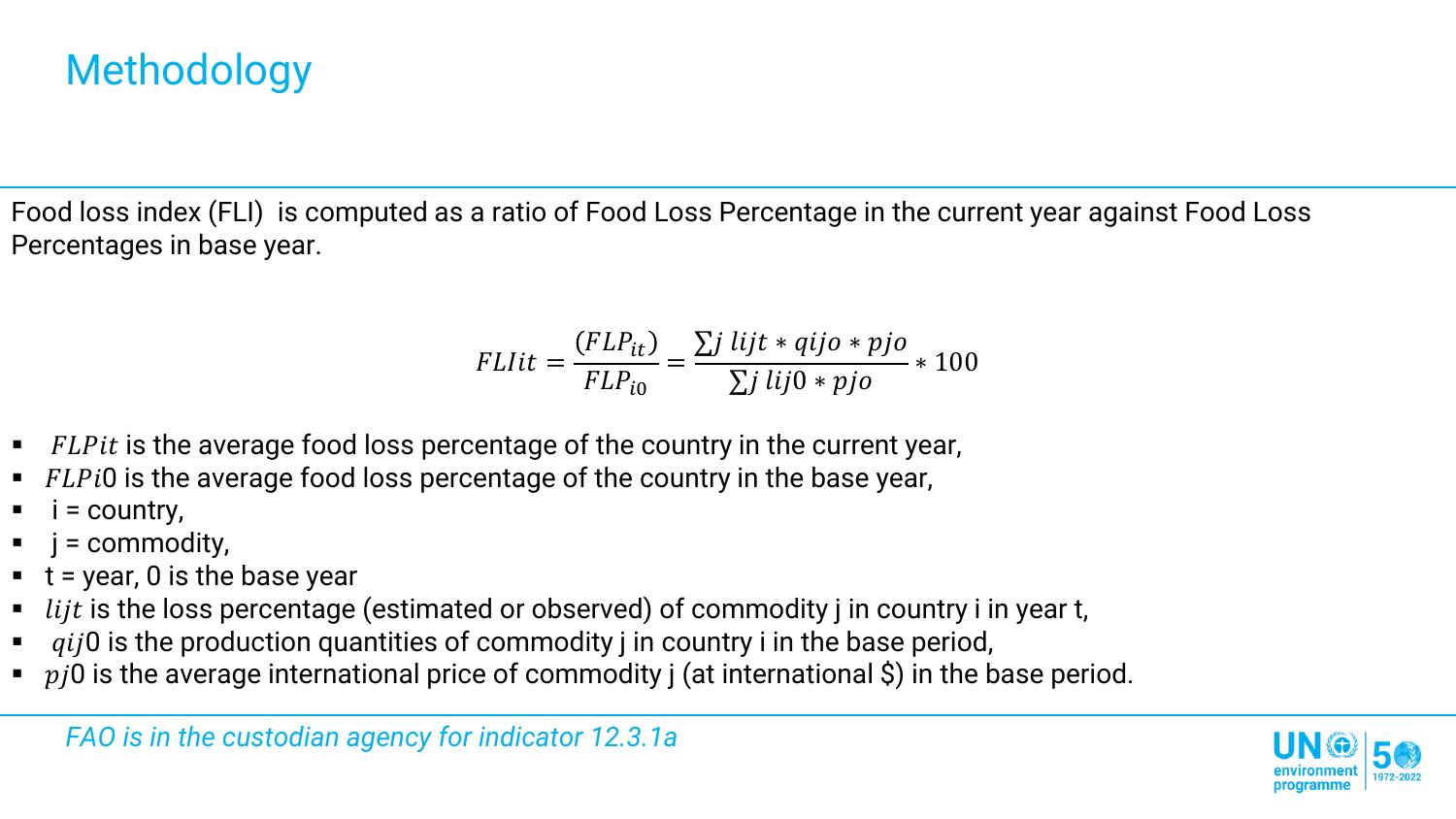## SDG Indicator 12.3.1b

Food waste index

#### **Target: 12.3 By 2030, halve per capita global food waste at the retail and consumer levels and reduce food losses along production and supply chains, including post-harvest losses**

The indicator aims at measuring the total amount of food that is wasted in tonnes. It helps identify where food is wasted, therefore providing governments, citizens, and the private sector with information that will help reduce food waste.

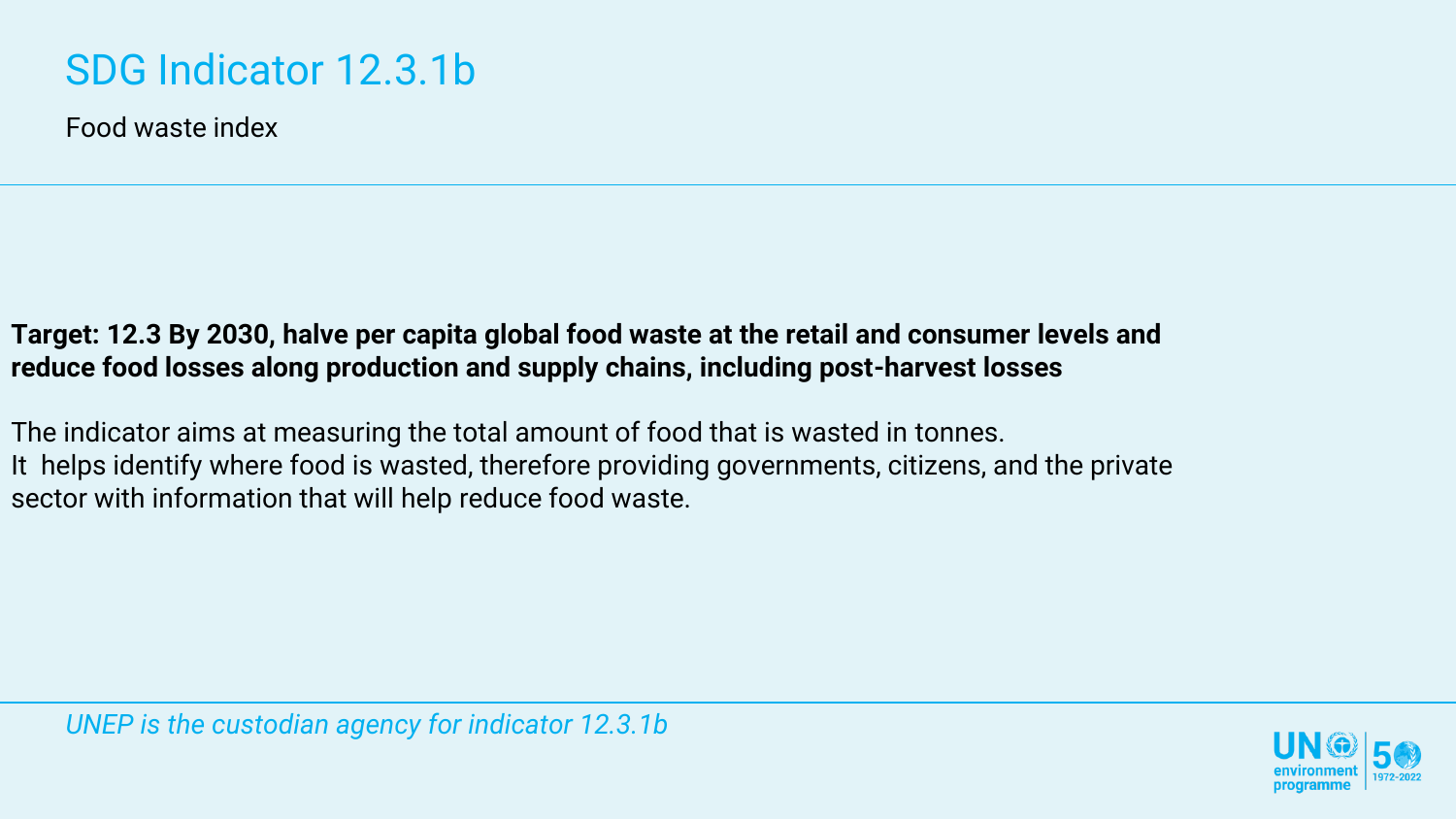Food waste index for year (t) aims at estimating the amount of food in the total waste stream, by using the following formula:

Food Waste Index = 
$$
\frac{Food\ waste\ per\ capita\ in\ year\ t}{Food\ waste\ per\ capita\ in\ base\ year} \times 100
$$

With:

Food waste per capita  $=$ Total food waste Population

Total food waste =  $FW_{out of home consumption} + FW_{Retail} + FW_{Manufacture}$ 

*UNEP is the custodian agency for indicator 12.3.1b*

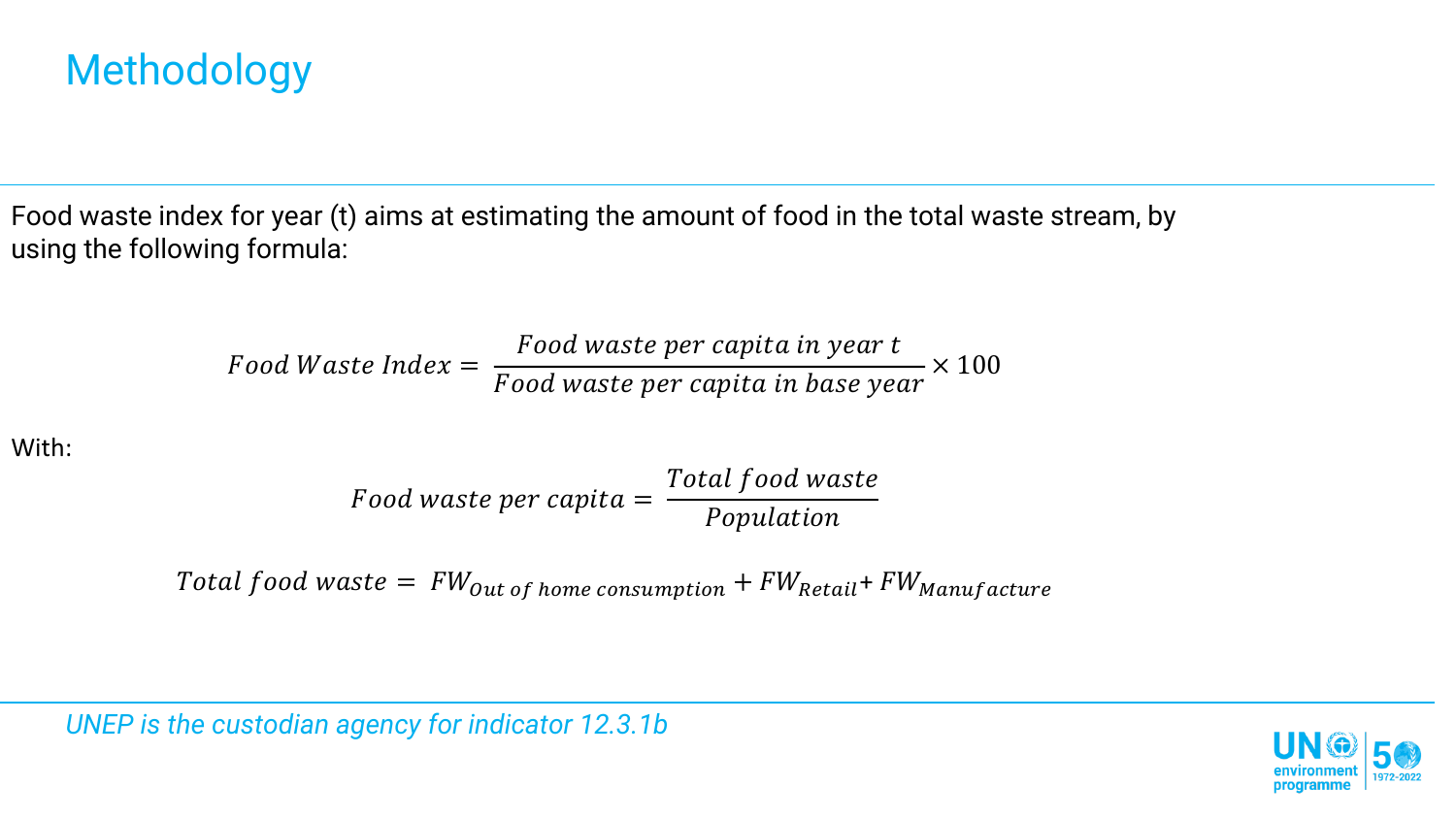### SDG Indicator 12.4.1

Number of parties to international multilateral environmental agreements on hazardous waste, and other chemicals that meet their commitments and obligations in transmitting information as required by each relevant agreement

**Target 12.4: By 2020, achieve the environmentally sound management of chemicals and all wastes throughout** their life cycle, in accordance with agreed international frameworks, and significantly reduce their release to air, **water and soil in order to minimize their adverse impacts on human health and the environment**

The indicator refers to the number of Parties (countries that have ratified, accepted, approved or accessed) Multilateral Environmental Agreements (MEAs), including:

- ➢ Basel Convention on the Control of Transboundary Movements of Hazardous Wastes and their Disposal;
- ➢ Rotterdam Convention on the prior informed consent procedure for certain hazardous chemicals and pesticides in international trade;
- ➢ Stockholm Convention on Persistent Organic Pollutants;
- ➢ Montreal Protocol on Substances that Deplete the Ozone Layer;
- ➢ Minamata Convention on Mercury

The indicator focuses on compliance with the obligations that contribute to the overall target of achieving the environmentally sound management of chemicals and all wastes throughout their life cycle.

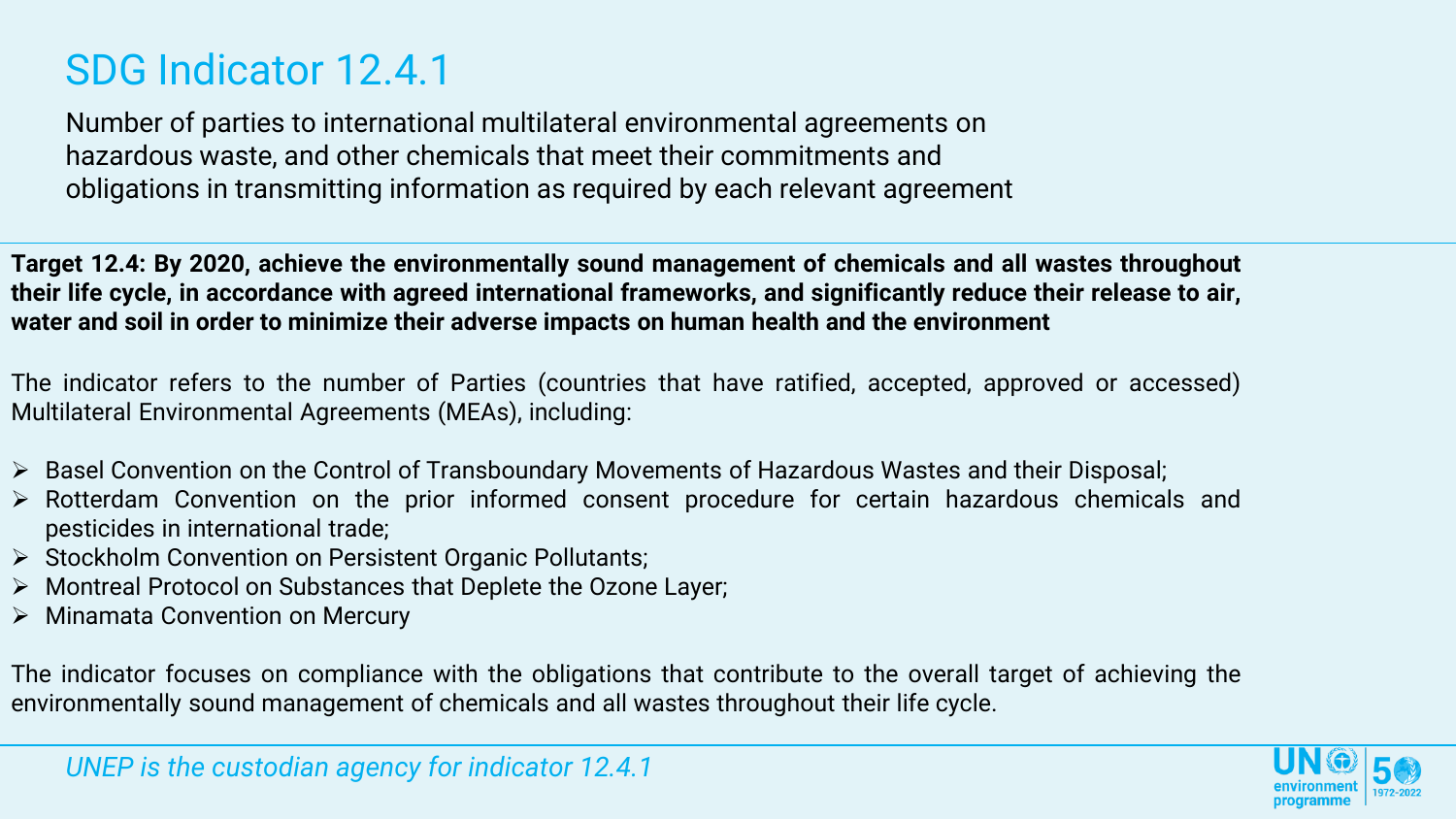|   | Convention                  | <b>Available</b><br>Points (ap) | Points per<br>year [p(t)] | Country Score (cs)                           |
|---|-----------------------------|---------------------------------|---------------------------|----------------------------------------------|
| a | <b>Basel Convention</b>     |                                 |                           | $[p(t1)]+[p(t2)]+[p(t3)]+[p(t4)]+[p(t5)]/ap$ |
|   | b Rotterdam Convention      |                                 |                           |                                              |
| C | <b>Stockholm Convention</b> |                                 |                           |                                              |
| d | <b>Montreal Protocol</b>    |                                 |                           |                                              |
|   | e Minamata Convention       |                                 |                           |                                              |
|   |                             |                                 |                           |                                              |

 $\mathit{Transmission\ Rate} =$  $a_{cs} + b_{cs} + c_{cs} + d_{cs} + e_{cs}$ N. of conventions ∗ 100

Note: p= Points per year *cs*= Country score

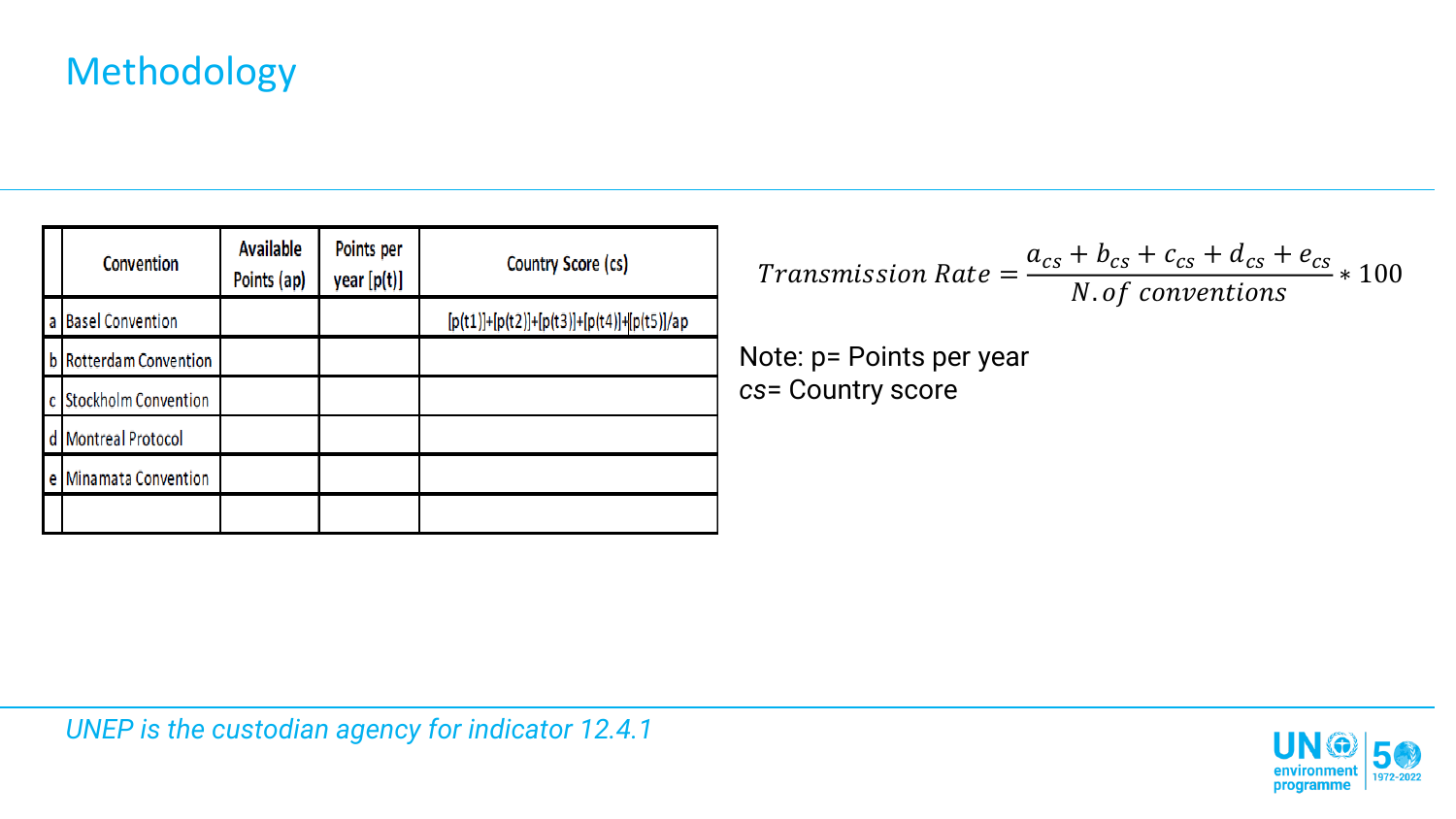### SDG Indicator 12.4.2

(a) Hazardous waste generated per capita; and (b) proportion of hazardous waste treated, by type of treatment

**Target 12.4: By 2020, achieve the environmentally sound management of chemicals and all wastes throughout their life cycle, in accordance with agreed international frameworks, and significantly reduce their release to air, water and soil in order to minimize their adverse impacts on human health and the environment**

Hazardous waste is any waste with properties that make it toxic or capable of having a harmful effect on human health or the environment and is regulated and controlled by law.

The indicator aims at determining the hazardous generated, hazardous waste generated by type (including e-waste as a sub-indicator) and the proportion of hazardous waste treated.

*Hazardous waste generated* refers to the quantity of hazardous waste that is generated within the country during the reported year, prior to any activity such as collection, preparation for reuse, treatment, recovery, including recycling, or export, no matter the destination of this waste.

*UNEP and UNSD are the custodian agencies for indicator 12.4.2*

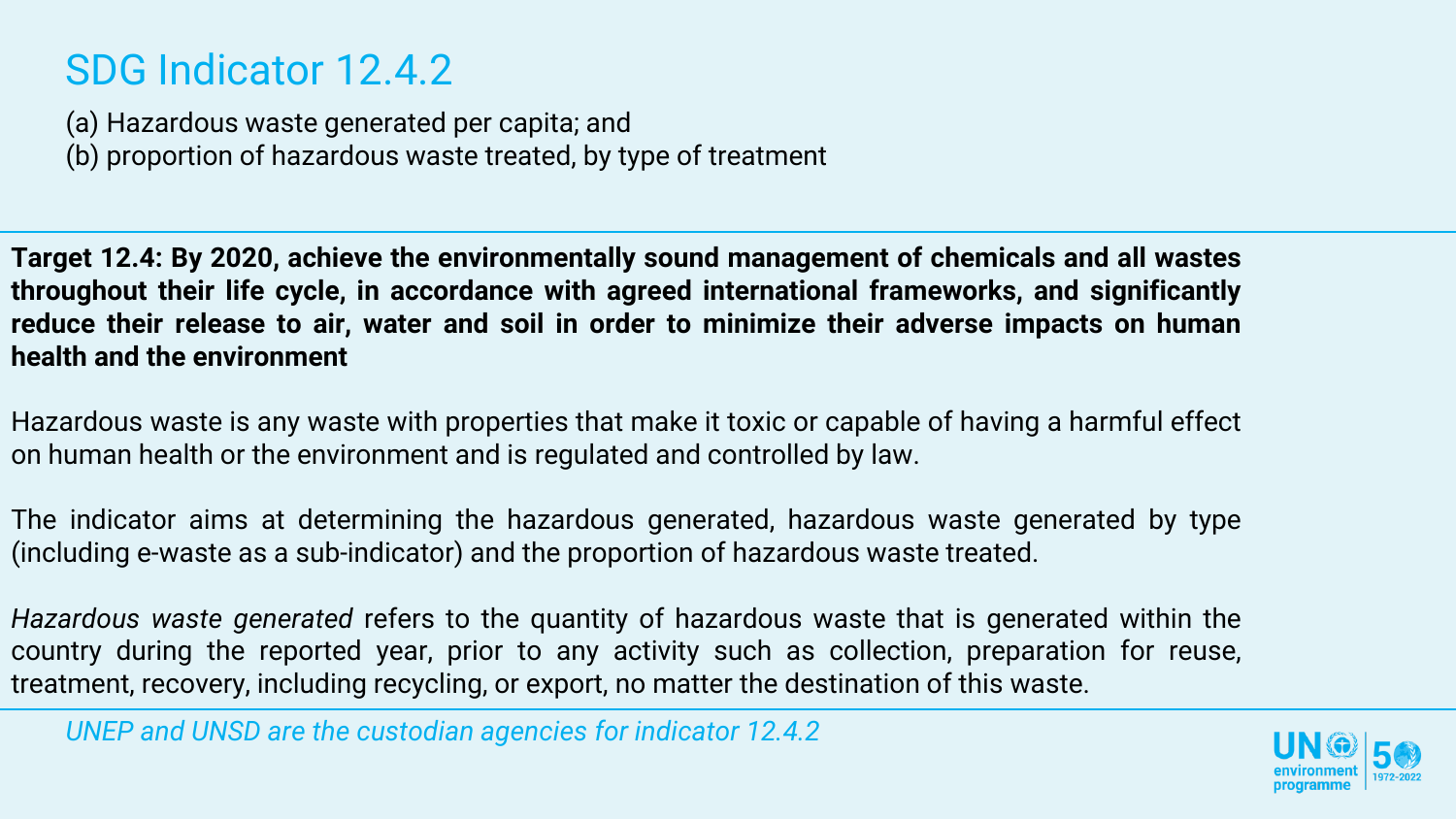#### **To determine hazardous waste generated**

Hazardous waste genereted

- = hazardous waste collected through municipal services or private companies
- + hazardous waste given by generator to treatment or disposal facilities
- + estimation of hazardous waste unaccounted for

#### *To determine the proportion of hazardous waste treated*

Proportion of hazardous waste treated  $\left(\% \right) =$  (quantity of hazardous waste treated during the reporting year x 100) /(total quantity of hazardous waste generated during the reporting year)

*Note*: Hazardous waste treated in the country plus materials exported for treatment minus the materials imported for treatment.

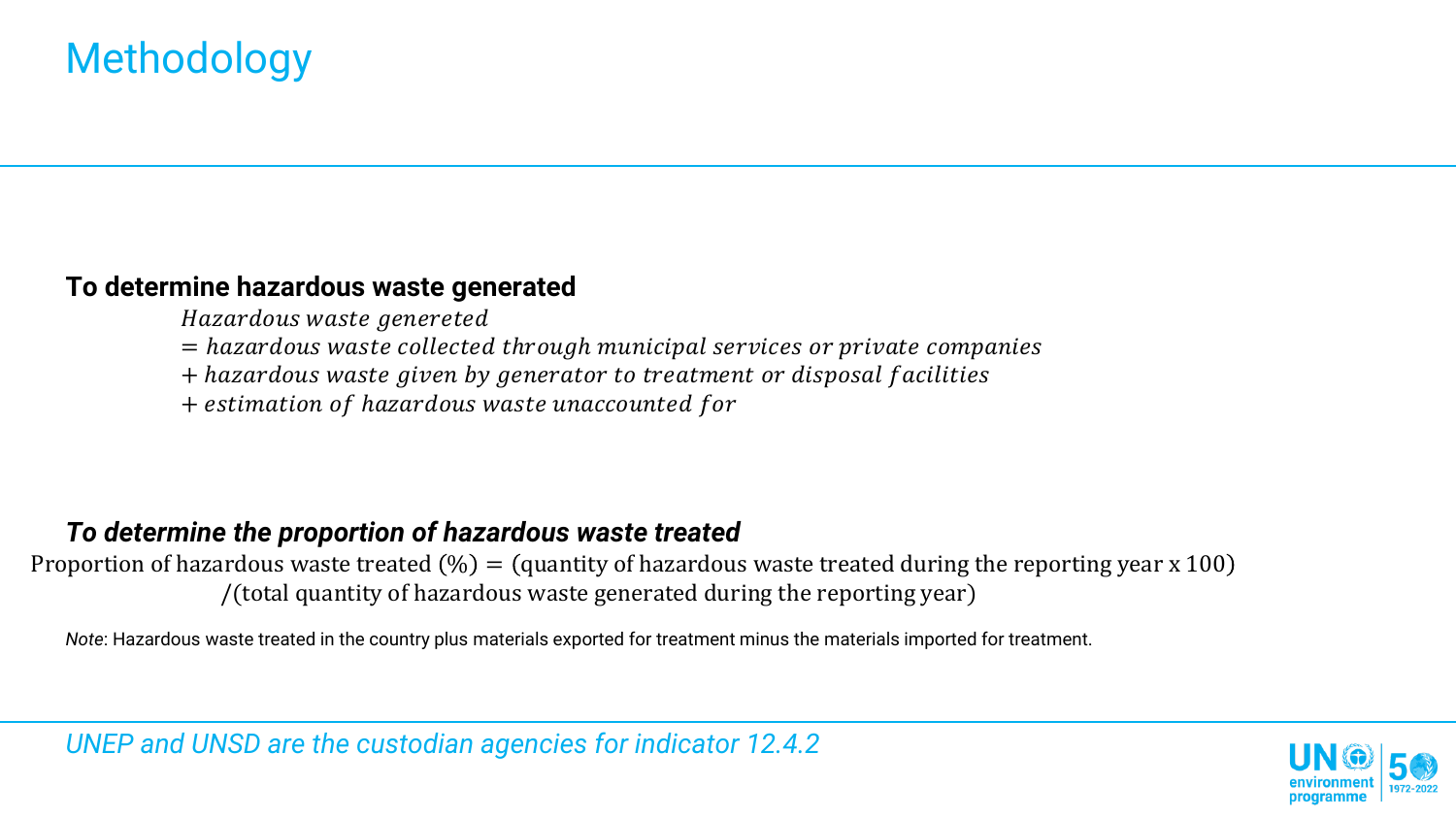### SDG Indicator 12.5.1

National recycling rate, tons of material recycled

#### **Target 12.5 By 2030, substantially reduce waste generation through prevention, reduction, recycling and reuse**

National recycling rate is defined as the quantity of material recycled in the country plus quantities exported for recycling out of total waste generated in the country, minus material imported intended for recycling.

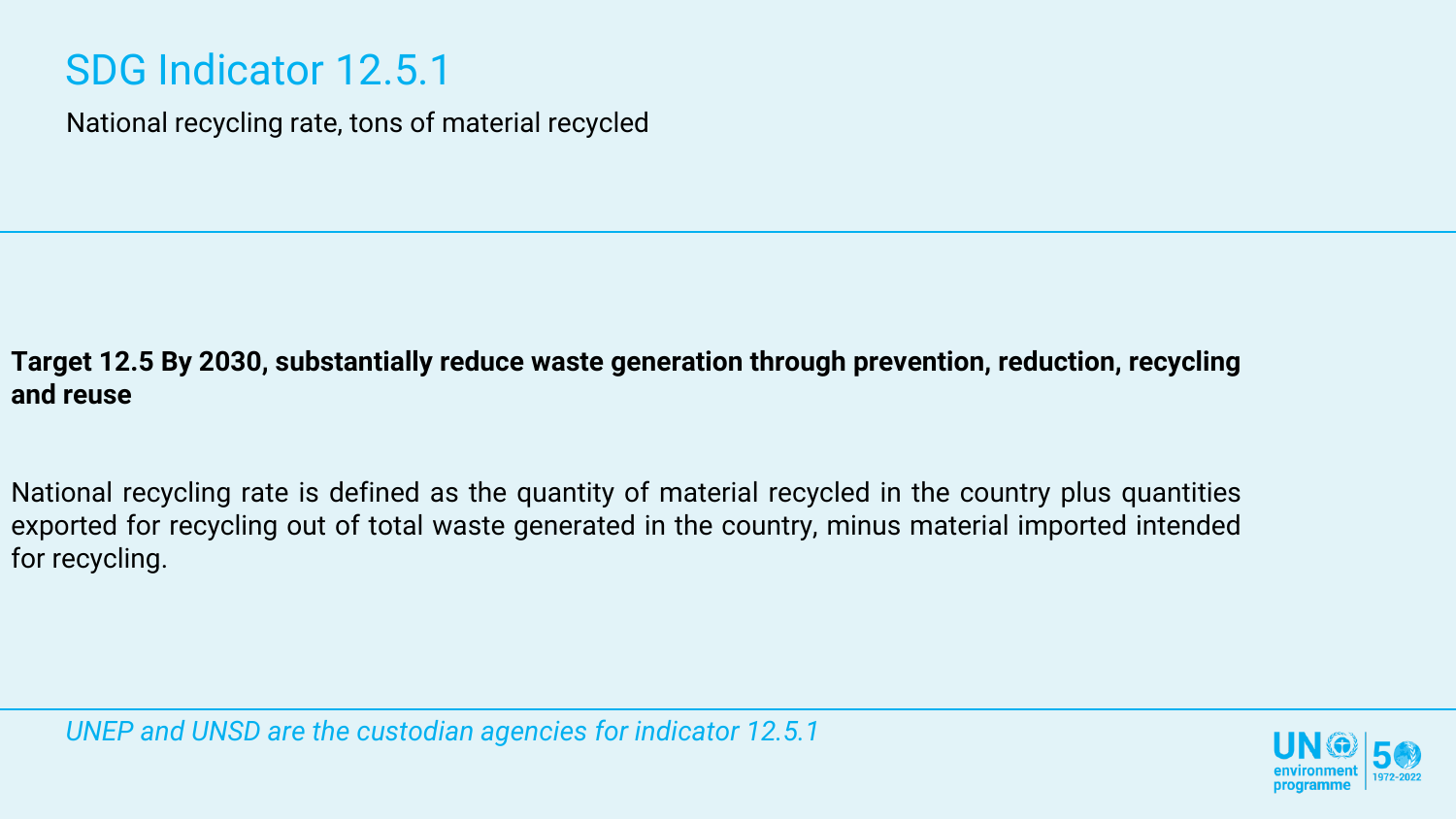National recycling rate =  $Materal$   $recycled$  + material exported for recycling – material imported for recycling  $\frac{1}{\text{total waste generated}}$   $x \, 100$ 

*UNEP and UNSD are the custodian agencies for indicator 12.5.1*

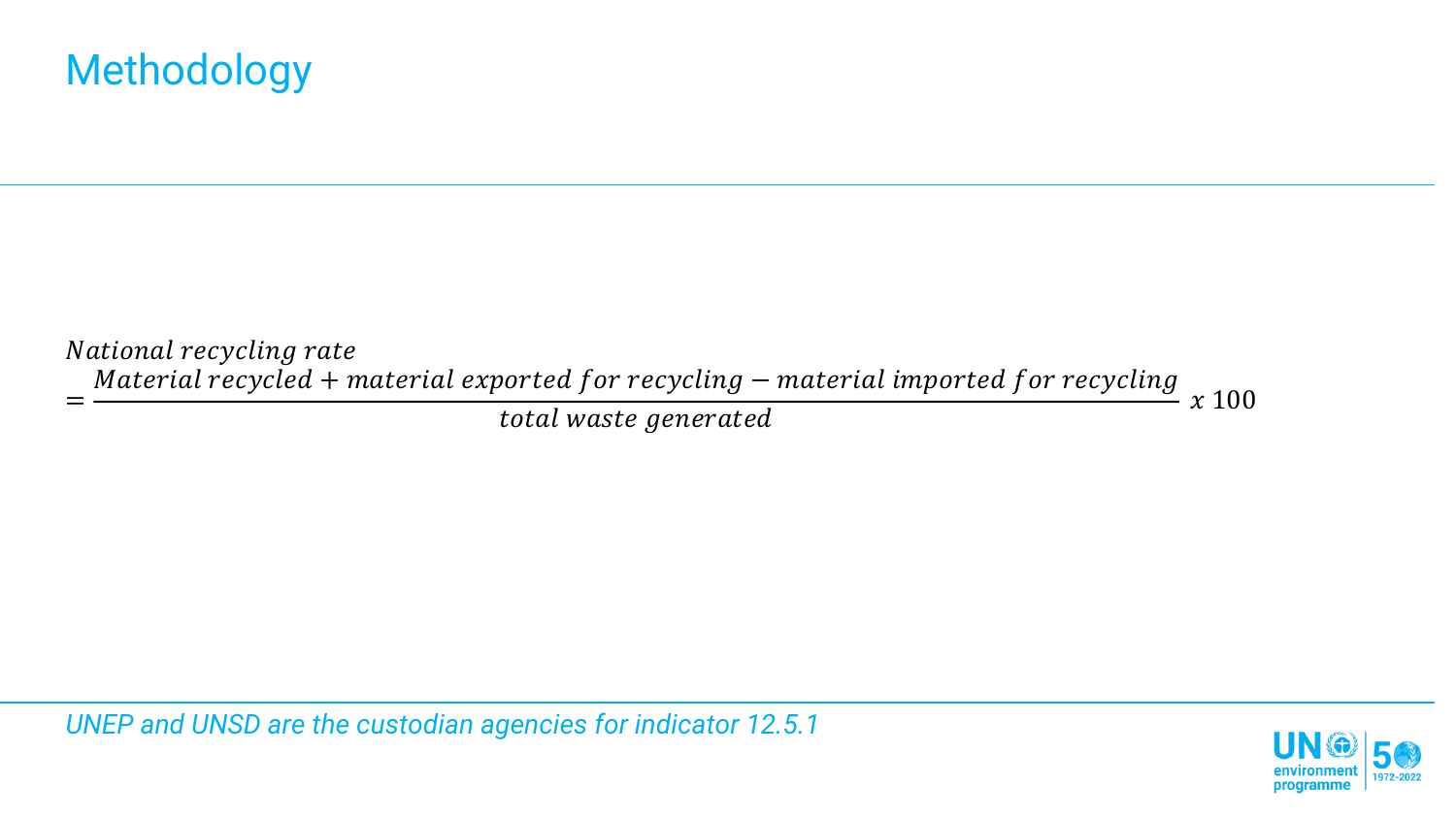### SDG Indicator 14.1.1b

Plastic debris density

**Target 14.1 by 2025, prevent and significantly reduce marine pollution of all kinds, from land-based activities, including marine debris and nutrient pollution.**

The indicator aims to reduce the impacts of pollution through prevention and reduction of marine pollution of all kinds, in particular from land-based activities, including marine debris.

- $\triangleright$  Washed onto beaches or shorelines (beach litter)
- $\triangleright$  Floating on the water or in the water column
- $\triangleright$  Deposited on the seafloor/seabed
- $\triangleright$  Ingested by biota (e.g. sea birds).

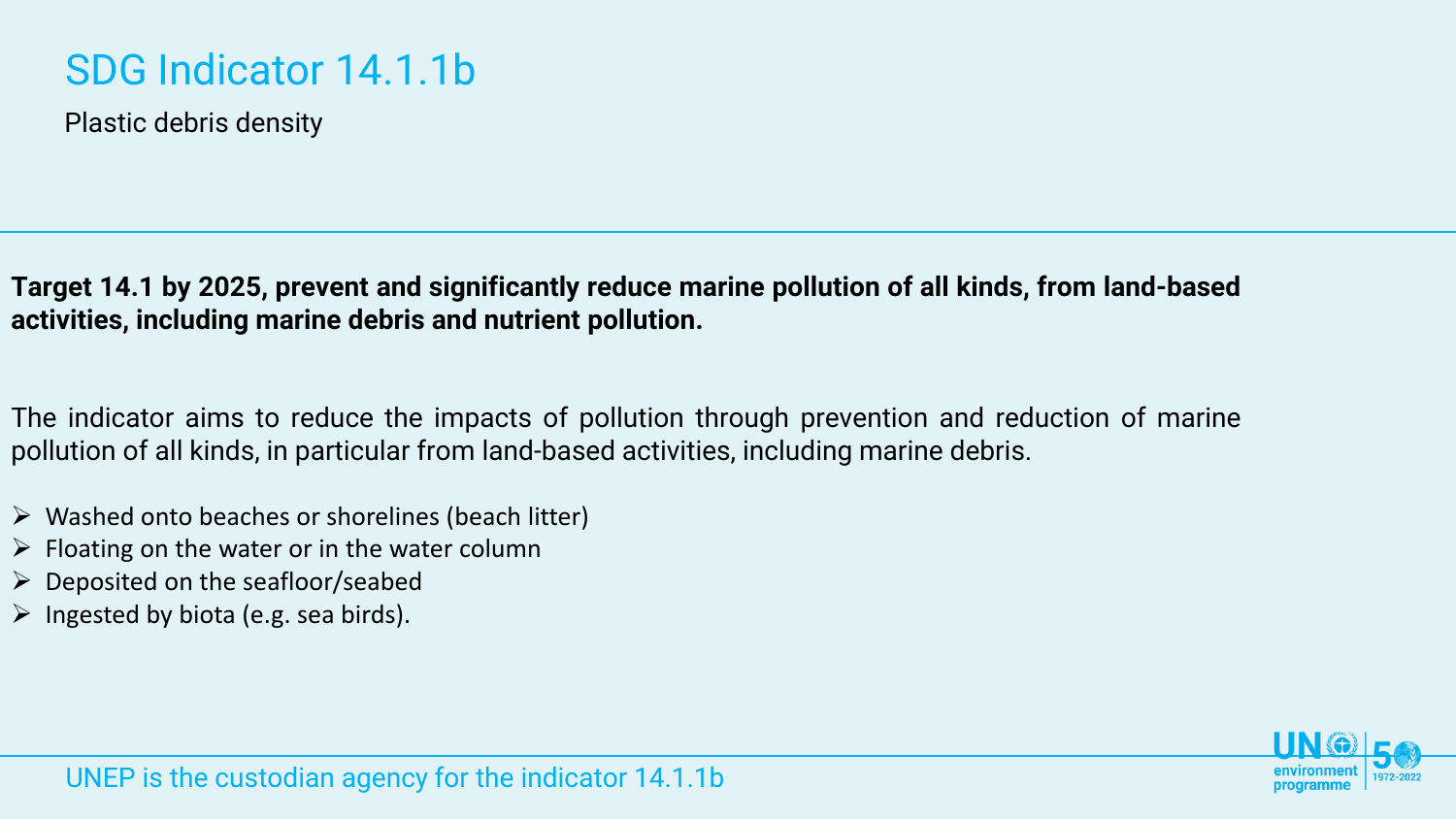#### ➢ **Level 1: Proposed global indicators:**

- Plastic patches greater than 10 meters (for Areas Beyond National Jurisdiction or Total Oceans)
- Beach litter originating from national land-based sources

#### ➢ **Level 2: Proposed national indicators:**

- Beach litter (beach surveys)
- Floating plastics (visual observation, manta trawls)
- Water column plastics (demersal trawls)
- Seafloor litter (benthic trawls (e.g. fish survey trawls), divers, video/camera tows, submersibles, remotely operated vehicles)

#### ➢ **Level 3: Supplementary indicators:**

- Beach litter microplastics (beach samples)
- Floating microplastics (manta trawls, e.g. Continuous Plankton Recorder)
- Water column microplastics (demersal plankton trawls)
- Seafloor litter microplastics (sediment samples)
- Plastic ingestion by biota (e.g. birds, turtles, fish)
- Plastic litter in nests
- Entanglement (e.g. marine mammals, birds)
- Plastic pollution potential (based on the use and landfilling of plastics)
- River litter
- Other parameters related to plastic consumption and recycling
- Health indicators (human health and ecosystem health)

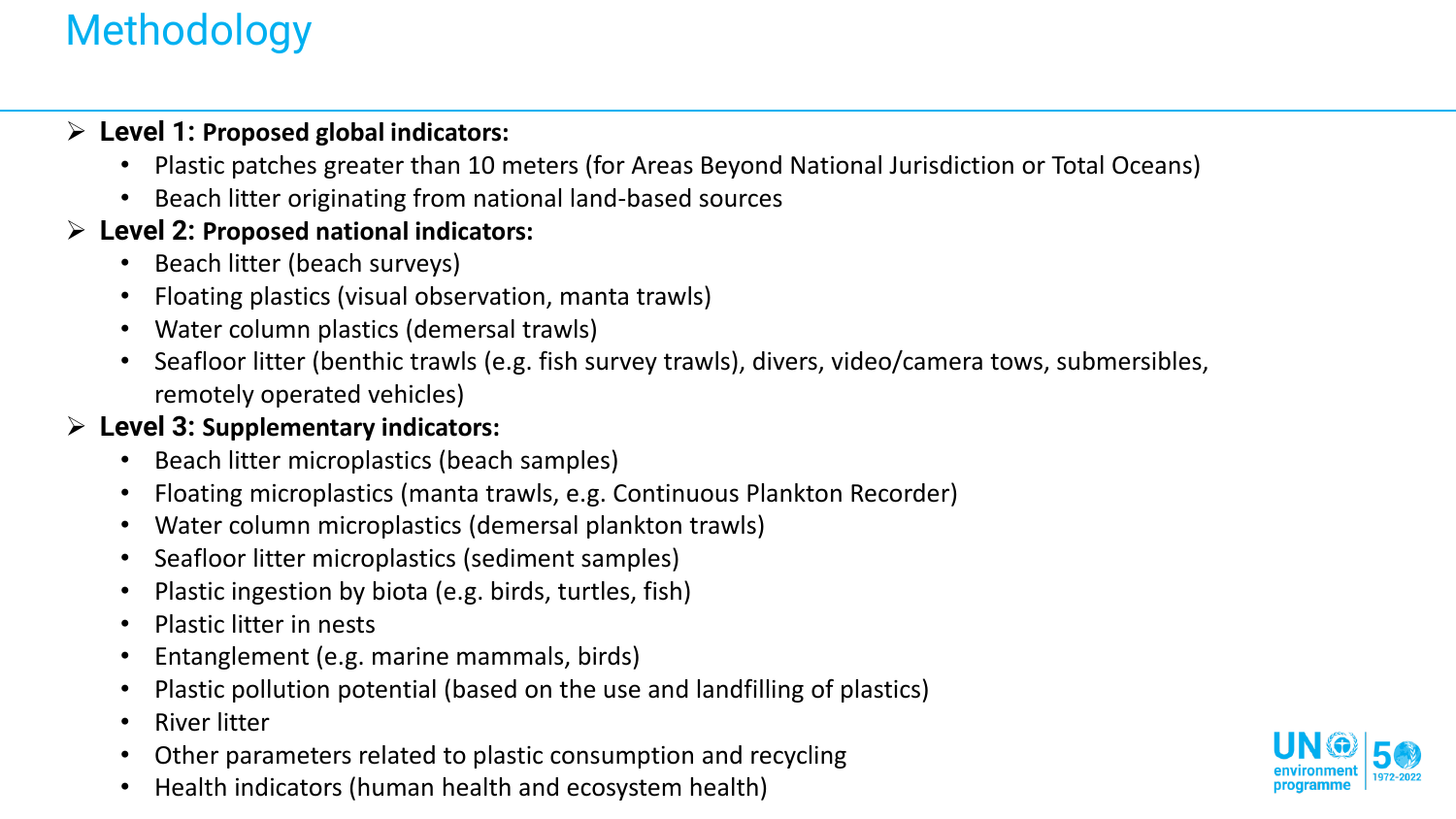### Data availability

- $\triangleright$  Indicator 11.6.1: data is available on UNSD SDG Global Database from 2000 to 2018 and it is disaggregated by municipality
- $\triangleright$  Indicator 12.3.1a: one year data 2016 is available and it is aggregated at regional and global level
- $\triangleright$  Indicator 12.3.1b: one year data 2019 is available at national, regional and global level (Food Waste Index Report 2021, UNEP)
- $\triangleright$  SDG indicator 12.4.1: data for this indicator is reported every five years, the first data was reported in 2015 and it covers years from 2010 to 2014. the second year of reporting was 2020 and covers years from 2015 to 2019. Only Minamata has one data point reported in 2020
- $\triangleright$  SDG indicator 12.4.2:
	- Electronic waste: Estimated data on e-waste generated is available from 2000 to 2019 at regional and global level. National data is available for few countries reports electronic waste data to UNSD/UNEP questionnaire, Eurostat and OECD.
	- Hazardous waste: National data is available from 2000 to 2019 on hazardous waste generated, generated per capita and treated by type of treatment. There no sufficient data to aggregate to regional and global

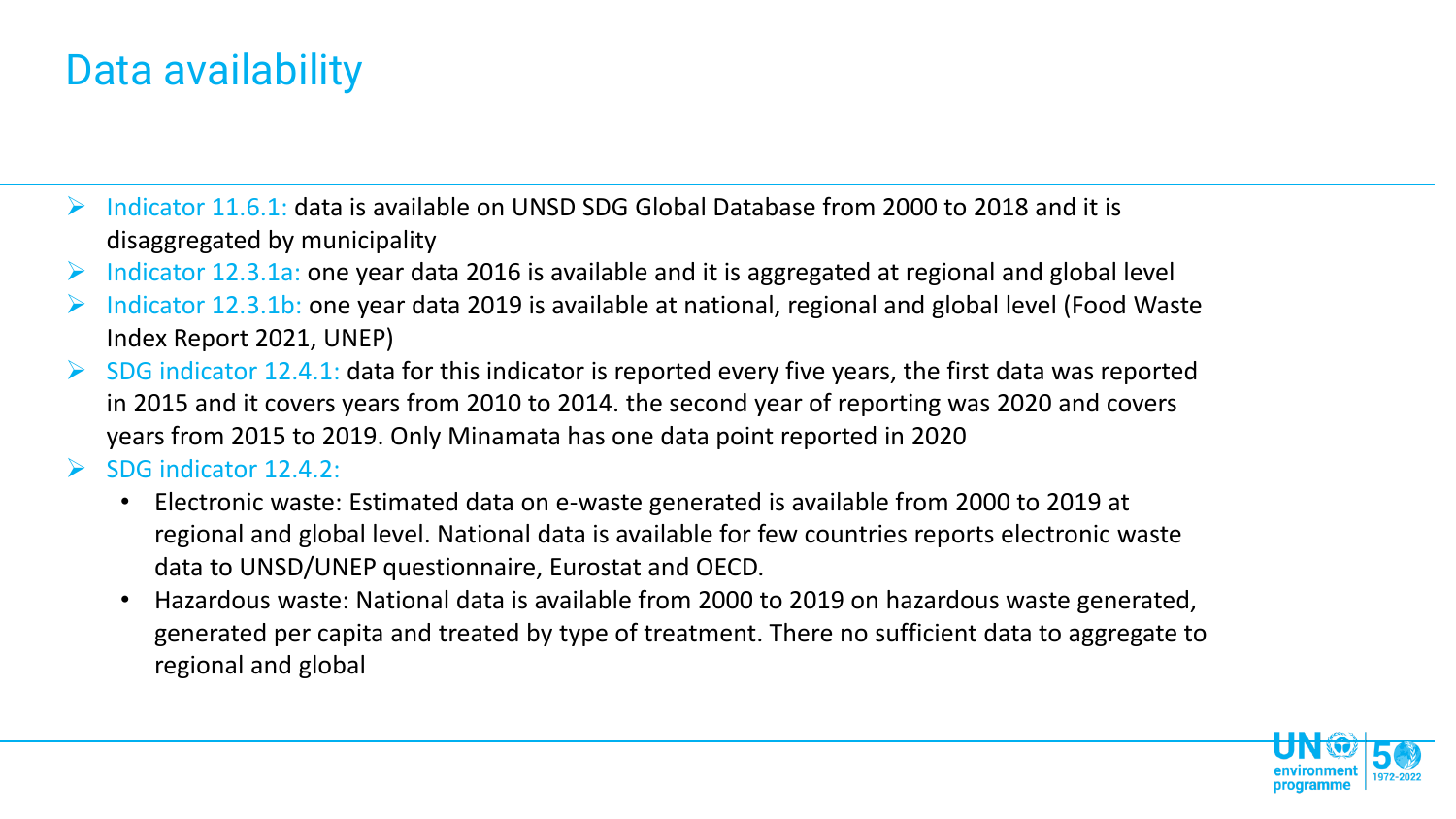### Data availability

#### $\triangleright$  SDG indicator 12.5.1:

Electronic waste recycled: Estimated data on e-waste recycled is available from 2000 to 2019 at regional and global level. National data is not available. Municipal waste recycled: National data are available from 2000 to 2019 and the data is collected using UNSD/UNEP questionnaire on Environment Statistics Waste

#### $\triangleright$  SDG indicator 14.1.1b:

Beach litter per square kilometer: Estimated data is available from 2015 to 2020 and the data is a citizen science data that was collected from Earth Challenge 2020. Ghana was the first country to report this indicator. Work is ongoing on the earth challenge 2021.

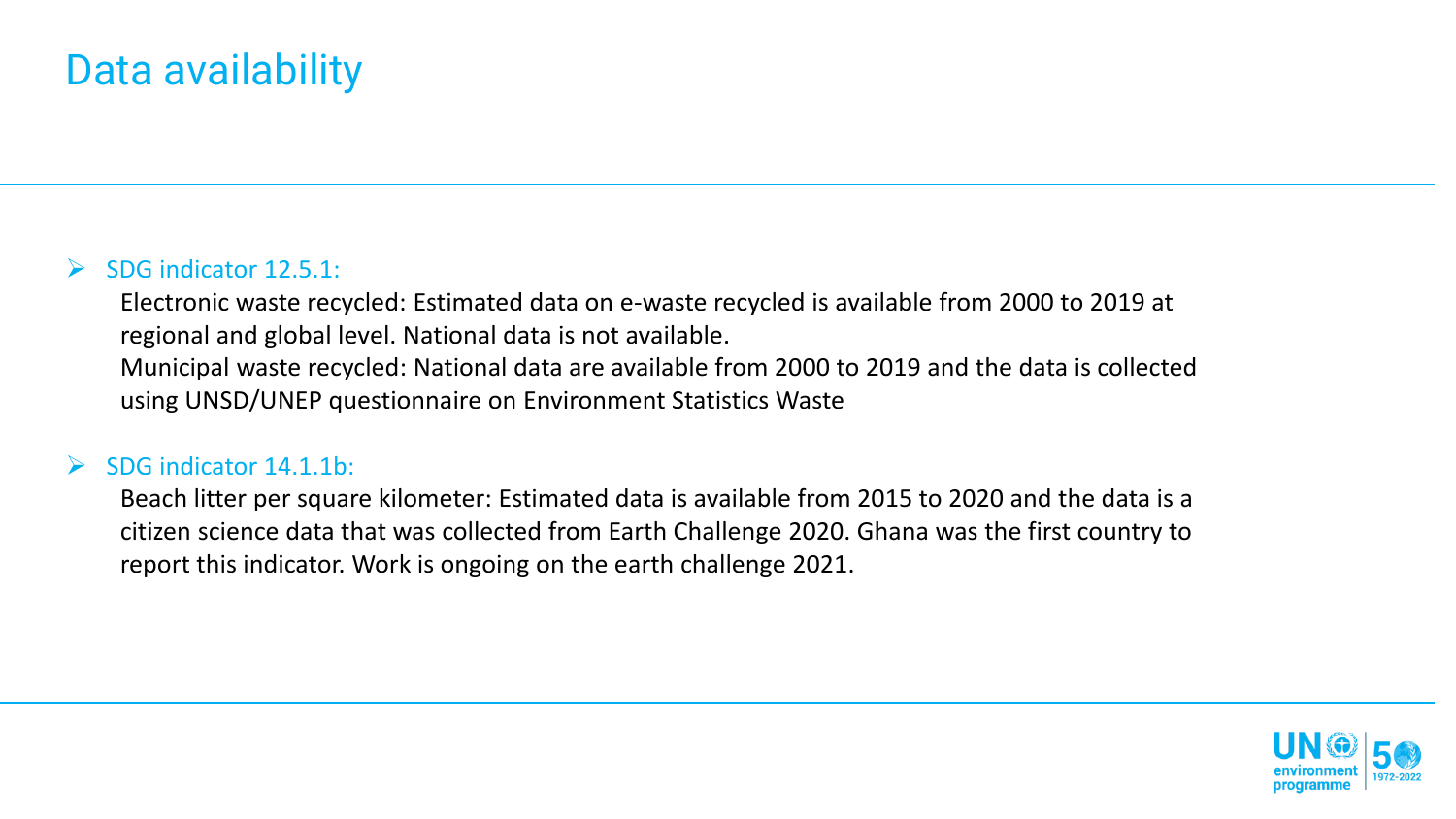### **References**

United Nations Environment Programme (2021). Global Chemicals and Waste Indicator Review Document: <https://wedocs.unep.org/handle/20.500.11822/36753>

UN Environment (2018). Global Manual on Ocean Statistics. Towards a definition of indicator methodologies: <https://wedocs.unep.org/handle/20.500.11822/35086>